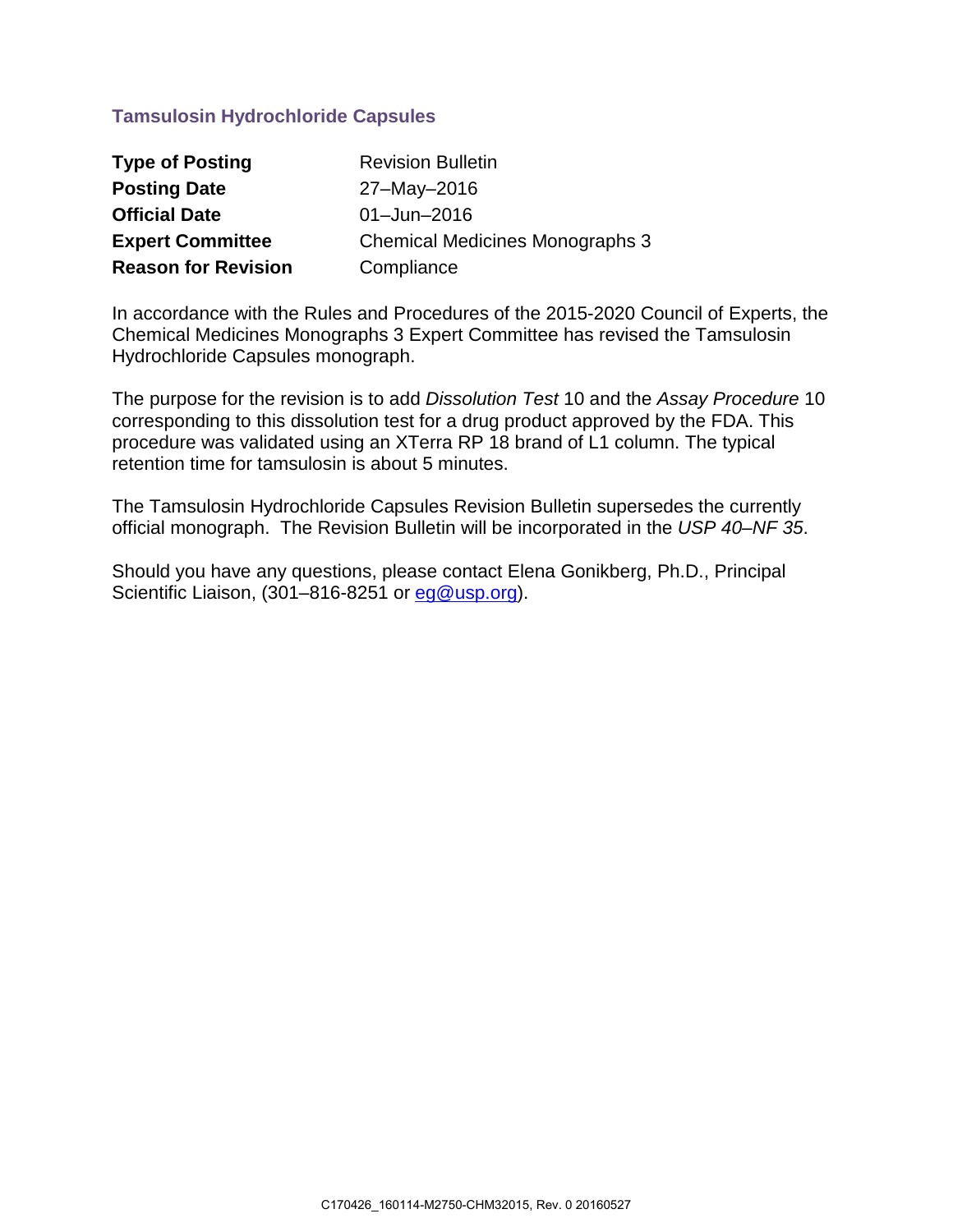**DEFINITION**<br>Tamsulosin Hydrochloride Capsules contain NLT 90.0% and portion of Capsules taken: NMT 110.0% of the labeled amount of tamsulosin hy-<br>Result =  $(R_U/R_S) \times [C_S \times (V_S/W)] \times 100$ drochloride  $(C_{20}H_{28}N_2O_5S \cdot HCl)$ .

• **A.** The retention time of the major peak of the *Sample*<br>solution corresponds to that of the *Standard solution*, as<br>obtained in the *Assay*.<br>obtained in the *Assay*.<br> $C_s$  = concentration of USP Tamsulosin

- 
- **Solution A:** Dilute 20 mL of hydrochloric acid with<br>water to 1000 mL.<br>**Solution B:** Dissolve 8.7 mL of perchloric acid and<br>3.0 g of sodium hydroxide in 1900 mL of water. Adjust<br>with 1 N sodium hydroxide to a pH of 2.0, a
- 
- 
- 
- **Mobile phase:** Acetonitrile and Solution B (3:7)<br> **EXECUTE 2:** Use this Procedure for Capsules labeled to<br>
Internal standard solution: 0.4 mg/mL of propylpara-<br>
Solution B and Mobile phase: Proceed as directed for<br>
Standa
- Sample solution: Weigh the contents of NLT 20 Cap-<br>sules. Mix the contents, and transfer a weighed portion<br>of the powder, equivalent to about 1 mg of tamsulosin<br>hydrochloride based on the label claim, into a Teflon-<br>lined, into the tube, add 20 mL of 0.05 N sodium hydroxide,<br>
head and window the solution 15 mL of 0.05 N sodium hydroxide,<br>
head at 50° for 10 min, and shake well for 30 min. Add<br>
to the solution 15 mL of a mixture of acetonitri

- 
- Show Commatography (621), System Suitability.<br>
Mode: LC<br>
Detector: UV 225 nm<br>
Column: 4.0-mm × 15-cm or 4.6-mm × 15-cm; 5-µm<br>
packing L1<br>
Detector: UV 225 nm<br>
Suitability requirements<br>
Relative standard deviating<br>
Relative **Packing L1 Relative standard deviation:** NMT 2.0%<br>packing L1<br>**Column temperature:** 40° **Analysis**<br>**Relative standard deviation:** NMT 2.0%<br>**Samples:** Standard solution and Sample solu
- 
- mended retention time of approximately 6 min for tamsulosin.]<br>**Injection volume:** 10 μL<br>**System suitability**
- 
- 
- 

- Sumple: Standard solution<br>
Sumple: Standard solution<br>
Suitability requirements<br>
Suitability requirements<br>
Resolution: NLT 12 between tamsulosin and propyl-<br>
paraben. [NOTE—The elution order is tamsulosin hy-<br>
drochloride
- 

### *.* **Analysis**

**Tamsulosin Hydrochloride Capsules** Samples: *Standard solution* and *Sample solution*<br>Calculate the percentage of the labeled amount of<br>**EXECUTE:** tamsulosin hydrochloride (C<sub>20</sub>H<sub>28</sub>N<sub>2</sub>O<sub>5</sub>S · HCl) in the

- **IDENTIFICATION**<br>
 **A**. The retention time of the major peak of the *Sample*<br>
 **A.** The retention time of the major peak of the *Sample*<br>  $R_S$  = peak area ratio of tamsulosin to the internal
	-
- ASSAY<br> **H**ydrochloride RS in the *Standard stock*<br> **PROCEDURE 1**<br>
Solution A: Dilute 20 ml of bydrochloric acid with  $V_s$  = volume of the *Standard stock solution* taken to
	-
	- solution (mg)<br>**Acceptance criteria:** 90.0%–110.0%<br>**PROCEDURE 2:** Use this *Procedure* for Capsules labeled to
		-
	-
	-
	-
	- methanol. Dilute with *Buffer* to obtain a solution containing 3.2  $\mu$ g/mL.
	- lined, screw-capped centrifuge tube. Place approxi-<br>mately 100 glass balls with a diameter of about 5 mm Add 20 mL of methanol, stir for 30 min, sonicate for<br>into the tube, add 20 mL of 0.05 N sodium hydroxide,<br>the same st

- 
- 

Flow rate: 1.0 m/min for the 4.0-mm column and<br>
1.3 mL/min for the 4.6-mm column. [NOTE—The flow<br>
The standard solution and Sample solution<br>
The flow<br>
The standard solution and Sample solution<br>
Calculate the percentage of

$$
Result = (r_U/r_S) \times (C_S/C_U) \times 100
$$

- 
- 
- 
- 
- 
- **PROCEDURE 3:** Use this *Procedure* for Capsules labeled to meet the requirements of *Dissolution Test 3*. **Solution B** and **Mobile phase:** Proceed as directed for *Procedure 1*.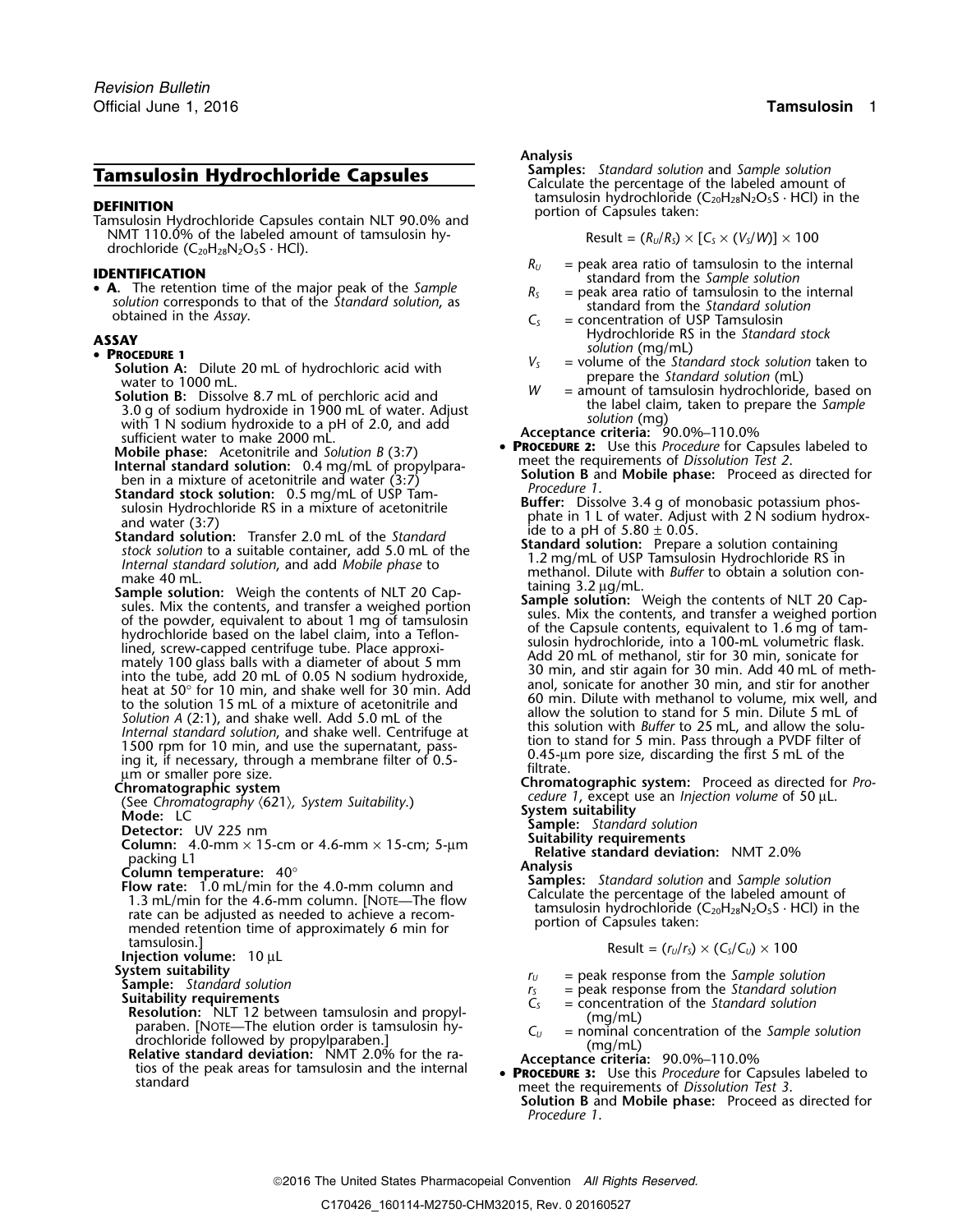**Buffer:** Dissolve 6.9 g of monobasic sodium phosphate **Acceptance criteria:** 90.0%–110.0%<br>monohvdrate in 1 L of water, and adjust with 5 N so- **PROCEDURE 7:** Use this *Procedure* for Capsules labeled to monohydrate in 1 L of water, and adjust with 5 N so-<br>dium hydroxide to a pH of  $7.2 \pm 0.05$ .

0.5 mg/mL of USP Tamsulosin Hydrochloride RS in a *Procedure 1*. mixture of methanol and water (1:1), and dilute a por-<br>tion of this solution with methanol to obtain a solution 1 L of water. tion of this solution with methanol to obtain a solution

**Sample solution:** Weigh the contents of NLT 20 Cap- justed with diluted hydrochloric sules. Mix the contents, and transfer a weighed portion droxide solution to a pH of 7.0 sules. Mix the contents, and transfer a weighed portion divide solution to a pH of 7.0<br>of the Capsule contents, equivalent to 0.8 mg of tam-**Standard solution:** 0.0016 mg/mL of USP Tamsulosin of the Capsule contents, equivalent to 0.8 mg of tam- **Standard solution:** 0.0016 mg/mL of USP Tamsulosin sulosin hydrochloride, into a 25-mL volumetric flask. Hydrochloride RS in *Diluent* Add 5 mL of *Buffer*, shake for 15 min, add 10 mL of **Sample solution:** Weigh the contents of NLT 20 Capmethanol, shake for 1 h, and dilute with methanol to sules. Mix the contents, and transfer a weighed portio volume. Pass through a suitable filter of 0.45-µm pore of the Capsule contents, equivalent to 0.4 mg of tam-<br>size. of the Capsule contents, equivalent to 0.4 mg of tam-

**Chromatographic system:** Proceed as directed for *Pro-* cedure 1, except use an *Injection volume* of 20  $\mu$ L. **System suitability** and **Analysis:** Proceed as directed for *Procedure 2*.

- **PROCEDURE <sup>4</sup>:** For Capsules labeled to meet the require- **System suitability** and **Analysis:** Proceed as directed ments of *Dissolution Test 4*, proceed as directed for *Pro-* for *Procedure 2*.<br> *cedure 1* Acceptance crite
- **PROCEDURE <sup>5</sup>:** Use this *Procedure* for Capsules labeled to meet the requirements of *Dissolution Test 5*. **Change to read:** Solution B, Mobile phase, and Chromatographic system: Proceed as directed for *Procedure 1*. **Diluent:** Methanol and water (75:25)<br>**Standard solution:** Prepare a solution containing
	- 0.016 mg/mL of USP Tamsulosin Hydrochloride RS in Diluent.
	- (equivalent to 4 mg of tamsulosin hydrochloride) into a ride RS in methanol. Dilute 5 methanol. Dilute 5 mL.<br>250-mL volumetric flask, Add 200 mL of *Diluent, stir.* This *Mobile phase* to 20 mL. 250-mL volumetric flask. Add 200 mL of *Diluent*, stir, *Mobile phase* to 20 mL.<br>and sonicate simultaneously for at least 2 h. Cool, and **Sample solution:** Weigh the contents of NLT 20 Capand sonicate simultaneously for at least 2 h. Cool, and dilute with *Diluent* to volume. Pass through a suitable
	-

- 
- **Solution B** and **Mobile phase:** Proceed as directed for *Procedure 1*.
- phate and 0.9 g of sodium hydroxide in 1 L of water.<br>Adjust with sodium hydroxide solution to a pH of 6.8  $\pm$  **Acceptance criteria:** 90.0%–110.0% Adjust with sodium hydroxide solution to a pH of 6.8  $\pm$ <br>0.05
- 

**Diluent B:** *cedure 1*. Acetonitrile and *Solution B* (1:1)

- **Standard solution:** Prepare a solution containing 0.4 mg/mL of USP Tamsulosin Hydrochloride RS in *Dil- Add the following: uent A*, using sonication as necessary. Dilute 2 mL of
- Sample solution: *Diegition* by the contents of NLT 20 Cap-<br>
sules. Mix the contents, and transfer a weighed portion<br>
sules. Mix the contents, and transfer a weighed portion<br>
of the Capsule contents, equivalent to 4 mg of
- 
- 

- meet the requirements of *Dissolution Test 7*.<br>**Solution B** and **Mobile phase:** Proceed as directed for **Standard solution:** Prepare a solution containing **Solution B** and **Mobile phase:** Proceed as directed for
	-
- containing 0.03 mg/mL. **Diluent:** 0.1 N hydrochloric acid and *Buffer* (3:1), ad-
	-
- methanol, shake for 1 h, and dilute with methanol to sules. Mix the contents, and transfer a weighed portion volume. Pass through a suitable filter of 0.45-µm pore of the Capsule contents, equivalent to 0.4 mg of tamsulosin hydrochloride, into a 250-mL volumetric flask, and dilute with *Diluent* to volume. Stir for 24 h by mechanical means at 40° protected from light. Pass through a suitable filter of 0.45-um pore size. for *Procedure 2*. **Chromatographic system:** Proceed as directed for *Pro-***Accept and System in the criterial criteria:** 1, except use an *Injection volume* of 50 µL.<br>**System suitability** and **Analysis:** Proceed as directed
	-

*cedure 1*. **Acceptance criteria:** 90.0%–110.0%

- **PROCEDURE 8:** Use this *Procedure* for Capsules labeled to meet the requirements of *Dissolution Test 8*. **Solution B, Mobile phase, and Chromatographic sys-<br>
<b>Leon:** Proceed as directed for *Procedure 1*.
- **Standard solution:** Prepare a solution containing **Sample solution:** Transfer the contents of 10 Capsules 0.1 mg/mL<sub>• (ERR 1-Feb-2016)</sub> of USP Tamsulosin Hydrochlo-<br>(equivalent to 4 mg of tamsulosin hydrochloride) into a ride RS in methanol. Dilute 5 mL of this solution w
- dilute with *Diluent* to volume. Pass through a suitable sules. Mix the contents, and transfer a weighed portion of the Capsule contents, equivalent to 2.5 mg of tam- filter. **System suitability** and **Analysis:** Proceed as directed sulosin hydrochloride, into a 100-mL volumetric flask.<br>
Add 25 mL of 0.1 N sodium hydroxide, and sonicate<br>
for Procedure 2. Add 25 mL of 0.1 N sodium hydroxide, and sonicate for 30 min. Add 30 mL of *Mobile phase*, shake by me-<br>chanical means for 30 min, **•** and dilute with *Mobile* -Acceptance criteria: 90.0%–110.0% for 30 min. Add 30 mL of *Mobile phase*, shake by me<br>• **PROCEDURE 6:** Use this *Procedure* for Capsules labeled to entimical means for 30 min, and dilute with *Mobile* meet the requirements of *Dissolution Test 6*. *phase* to volume.● (ERR 1-Feb-2016) Centrifuge, and pass .<br> **Solution B** and **Mobile phase:** Proceed as directed for through a PVDF membrane filter of 0.45-µm pore size, discarding the first few mL of the filtrate.
	- **Buffer:** Dissolve 6.8 g of monobasic potassium phos- **System suitability** and **Analysis:** Proceed as directed
		-
	- **PROCEDURE 9:** For Capsules labeled to meet the require-**Diluent A:** Acetonitrile and *Buffer* (1:1) *Diluent A: Acetonitrile and <i>Buffer* (1:1) *cedure 1. Cedure 1. Cedure 1. Cedure 1. Cedure 1. Cedure 1. Cedure 1. Cedure 1. Cedure 1. Cedure 1. Cedure 1.*

- this solution with *Diluent B* to 100 mL.<br>Sample solution: Weigh the contents of NLT 20 Cap-<br>to meet the requirements of Dissolution Test 10
	-
	-
	-
	-
- Flask, and dilute with *Diluent B* to volume. Pass through<br>
a nylon membrane filter of 0.45-µm pore size.<br> **Chromatographic system:** Proceed as directed for *Pro*-<br>
cedure 1, except use an *Injection volume* of 20 µL.<br> **Sy** 
	- 1.2 mg of tamsulosin hydrochloride into a 50-mL volumetric flask. Add 25 mL of 0.05 N sodium hydroxide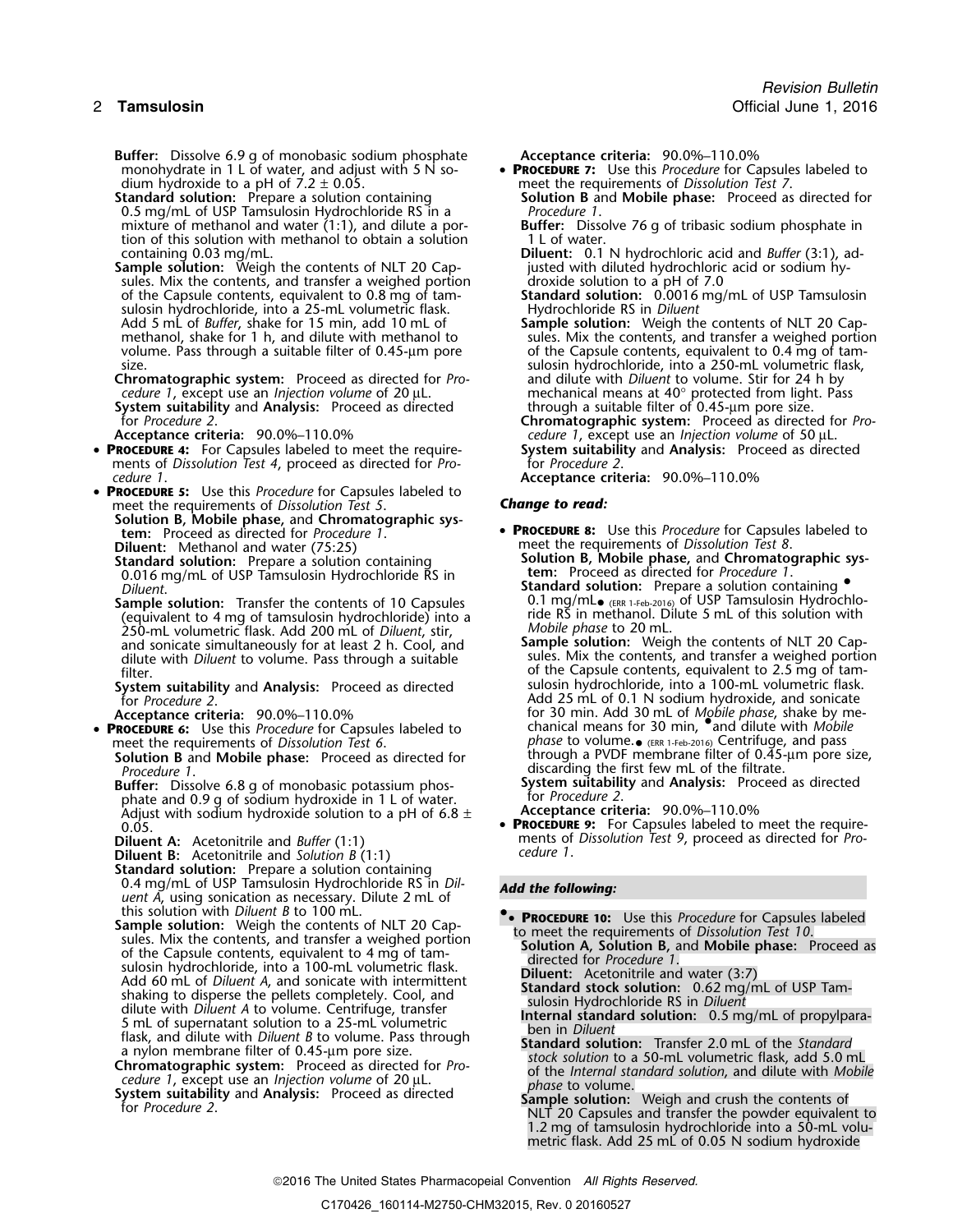solution, heat at 50° for 15 min, and shake mechani- the test (6 h after the replacement of the *Medium*), cally for 60 min. Sonicate for 30 min with intermittent withdraw 10.0 mL of the solution under test (T3). shaking and add 15 mL of a mixture of *Solution A* and **Internal standard solution:** 0.008 mg/mL of propyl-<br>acetonitrile (1:2). Sonicate for another 15 min with in-<br>paraben in acetonitrile and water (3:7) acetonitrile (1:2). Sonicate for another 15 min with in- paraben in acetonitrile and water (3:7) termittent shaking. Add 5 mL of *Internal standard solu-* **Standard solution:** Prepare a solution containing recomment in the mittent shaking. Add 5 mL of *Internal standard solution* and **Standard Solution**: Prepare a solution containing<br>tion, dilute with a mixture of *Solution A* and acetonitrile 0.5 mg/mL of USP Tamsulosin Hyd

**Chromatographic system:** Proceed as directed for *Pro-*<br>cedure 1.

**Resolution:** NLT 12 between tamsulosin and propyl-<br>paraben. [NOTE—The elution order is tamsulosin hyparaben. [NOTE—The elution order is tamsulosin hy-<br>drochloride followed by propylparaben.] **Sample solution** to T1, mix well, and pass through a su

$$
Result = (R_U/R_S) \times (C_S/C_U) \times 100
$$

- *R<sub>U</sub>* = peak area ratio of tamsulosin to the internal scribed for *Dissolution*, and *Injection* standard from the *Sample solution* volume and *ISSO µL* instead of 10 µL.
- 
- 
- (mg/mL)

 $\bf{Acceptance\,\, criteria:\,\,\,\, 90.0\%-110.0\% \bullet}$  (RB 1-Jun-2016)  $D_1 = [({\sf C}_S \times {\sf V})/L] \times ({\sf R}_{71}/{\sf R}_S) \times 100$ 

## **PERFORMANCE TESTS** At 3 h:

• **DISSOLUTION** 〈**711**〉

Test 1<br>Acid stage medium: Dissolve 2.0 g of sodium chloride in 5.7 mL of hydrochloric acid, and add water to make up to 1000 mL. To 500 mL of this fluid add *C<sub>S</sub>* = concentration of the *Standard solution* 1 mL of polysorbate 80 aqueous solution (3 g in (mq/mL) <sup>1</sup> mL of polysorbate 80 aqueous solution (3 <sup>g</sup>in (mg/mL) <sup>200</sup> mL of water) just before the test; 500 mL. *<sup>V</sup>* = volume of *Medium*, <sup>500</sup> mL **Buffer stage medium:** pH 7.2 <sup>p</sup>hosphate buffer (dis- *<sup>L</sup>* = label claim (mg/Capsule) solve 6.8 g of monobasic potassium phosphate in *<sup>V</sup>T2* = volume of the withdrawn aliquot of T2, 10 mL <sup>250</sup> mL of water, add 90 mL of 0.2 N sodium hydrox- **Tolerances:** See *Table 1*. ide and 500 mL of water, adjust with 0.2 N sodium<br>hydroxide or 0.2 N hydrochloric acid to a pH of 7.2  $\pm$ 

hydroxide or 0.2 N hydrochloric acid to a pH of 7.2 <sup>±</sup> **Table 1** 0.05, and dilute with water to 1000 mL); 500 mL **Apparatus 2:** 100 rpm, with sinker (see *Dissolution* **Amount**

**Procedure:** Perform the test using *Acid stage medium*. 2 13–34 At 2 h after the start of the test, withdraw 10.0 mL of the solution under test (T1). Drain the *Acid stage me- dium* immediately by suction through a tube capped with a 60-mesh stainless wire screen. Rinse the drain with a 60-mesh stainless wire screen. Rinse the drain<br>tube while adding the *Buffer stage medium* previously<br>warmed, and continue the test. At 3 h after the start<br>of the test (1 h after replacement of the *Medium*),<br>withd dium, and continue the test. At 8 h after the start of **Acid stage medium:** 0.003% Polysorbate 80, pH 1.2

- (1:2) to volume, and mix well. Centrifuge the solution etonitrile and water (3:7). Transfer 4.0 mL of this solufor 10 min and pass the solution through a suitable tion to a 100-mL volumetric flask, and dilute with *Acid* glass fiber filter.<br>**Stage medium to volume. Transfer 4.0 mL of this dilu-**<br>**Chromatographic system:** Proceed as directed for Pro-<br>tion to another 100-mL volumetric flask, and dilute *cedure 1*. with *Acid stage medium* to volume. This solution has a **System suitability** known concentration (*CS*) of about 0.8 µg/mL of tam-**Sample:** *Standard solution*<br> **Suitability requirements**<br> **Suitability requirements**<br> **Suitability requirements**<br> **Suitability requirements** lution to a test tube, and add 2.0 mL of the *Internal* standard solution.
- drochloride followed by propylparaben.]<br> **Relative standard deviation:** NMT 2.0% for each able filter of 0.5-µm pore size, discarding the first **Relative standard deviation:** NMT 2.0% for each able filter of 0.5-µm pore size, discarding the first peak 5 mL. Add 1.0 mL of 0.5 N hydrochloric acid and<br>2.0 mL of *Internal standard solution* to T2, mix we **Analysis** 2.0 mL of *Internal standard solution* to T2, mix well, **Samples:** *Standard solution* and *Sample solution* and pass through a suitable filter of 0.5-µm pore size, Calculate the percentage of the labeled amount of  $\hskip -1em -$  discarding the first 5 mL. Add 1.0 mL of 0.5 N hydrotamsulosin hydrochloride (C<sub>20</sub>H<sub>28</sub>N<sub>2</sub>O<sub>5</sub>S · HCl) in the chloric acid and 2.0 mL of *Internal standard solution* to<br>T3. Mix well, and pass through a suitable filter of 0.5-T3. Mix well, and pass through a suitable filter of 0.5- $\mu$ m pore size, discarding the first 5 mL.
	- <sup>µ</sup>m pore size, discarding the first 5 mL. Result = (*RU*/*RS*) × (*CS*/*CU*) ×<sup>100</sup> **Chromatographic system:** Proceed as directed in the *Assay, Procedure 1*, but use the *Standard solution* destandard from the *Sample solution*<br>= peak area ratio of tamsulosin to the internal<br>**Analysis:** Calculate the peak area ratios ( $R_{T1}$ ,  $R_{T2}$ ,  $R_{T3}$ ,
- $R_s$  = peak area ratio of tamsulosin to the internal standard solution<br>
standard from the *Standard solution*<br>  $C_s$  = concentration of USP Tamsulosin<br>
Hydrochloride RS in the *Standard stock*<br>
Hydrochloride RS in the *Sta*  $C_u$  solution (mg/mL)<br>
= nominal concentration of tamsulosin<br>
hydrochloride in the *Sample solution*<br>
time points.<br>
At 2 h:<br>
At 2 h:

$$
D_1 = [(C_s \times V)/L] \times (R_{T1}/R_s) \times 100
$$

**Change to read:** 
$$
D_2 = [(C_5 \times V)/L] \times [(R_{72}/R_5) + (R_{71}/R_5)] \times 100
$$

At 8 h:

$$
D_3 = \left[ (C_5 \times V)/L \right] \times \left[ (R_{73}/R_5) + (R_{72}/R_5 \times V_{72}/V) + (R_{71}/R_5) \right] \times 100
$$

| Tabl | ١F |  |
|------|----|--|
|      |    |  |

| 0.03, and dilute with water to T000 mL), 500 mL<br><b>Apparatus 2:</b> 100 rpm, with sinker (see Dissolution<br>$\langle 711 \rangle$ , Figure 2a)<br><b>Times:</b> $\overline{2}$ , 3, and 8 h | Time<br>(h) | <b>Amount</b><br><b>Dissolved</b><br>(%) |
|-------------------------------------------------------------------------------------------------------------------------------------------------------------------------------------------------|-------------|------------------------------------------|
| <b>Procedure:</b> Perform the test using Acid stage medium.                                                                                                                                     |             | 13–34                                    |
| At 2 h after the start of the test, withdraw 10.0 mL of                                                                                                                                         |             | $47 - 68$                                |
| the solution under test (T1). Drain the Acid stage me-<br>dium immediately by suction through a tube canned                                                                                     |             | <b>NLT 80</b>                            |

withdraw 10.0 mL of the solution under test  $(12)$ , re-<br>place the same volume with warmed *Buffer stage me-* and indicates that it meets USP Dissolution Test 2.

(dilute 8.5 mL of hydrochloric acid with water to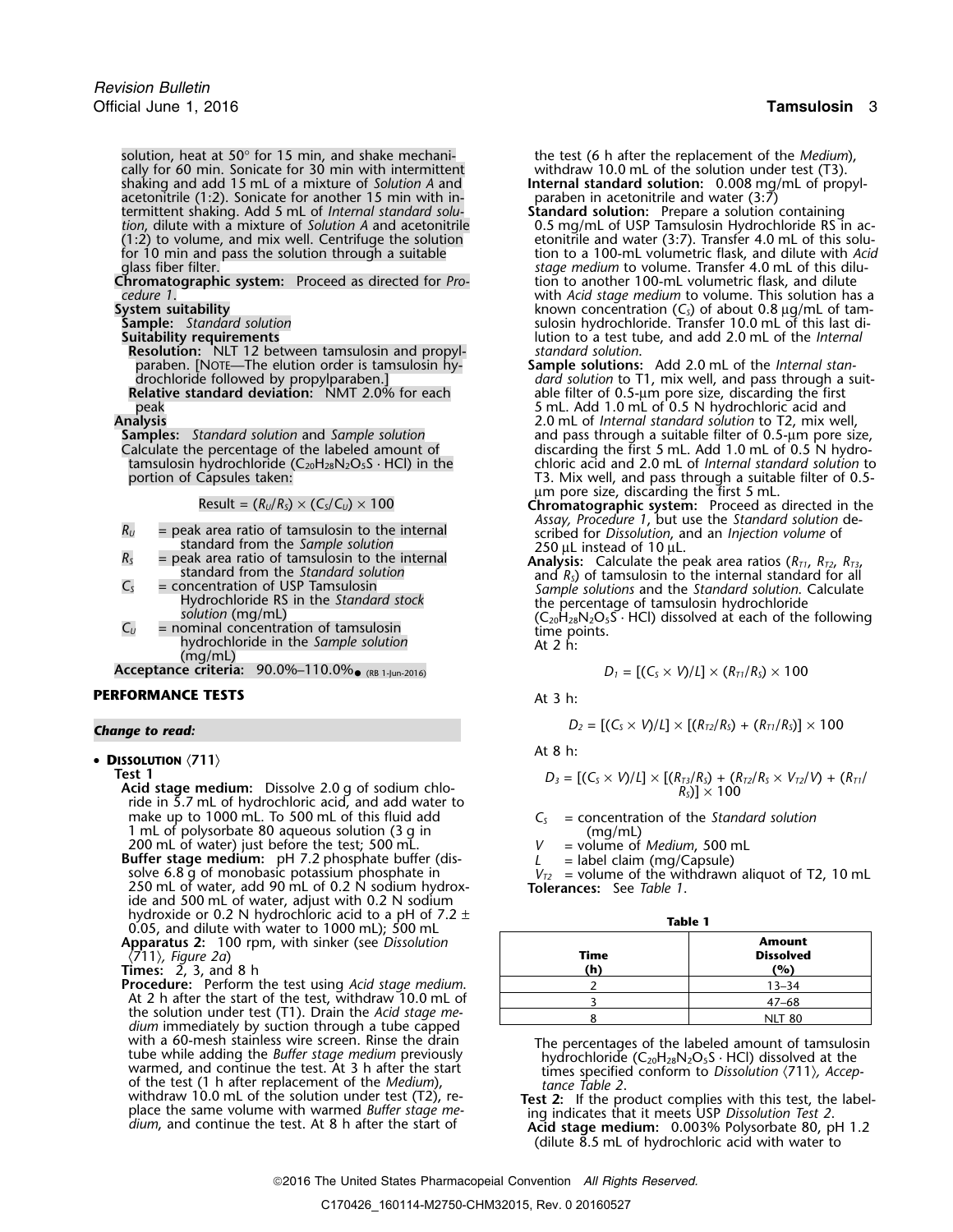900 mL, add 0.03 mL of polysorbate 80, adjust with **Tolerances:** NMT 25% of the labeled amount of tam-<br>0.2 N sodium hydroxide or 0.2 N hydrochloric acid to sulosin hydrochloride (C<sub>20</sub>H<sub>28</sub>N<sub>2</sub>O<sub>5</sub>S · HCl) is dissolved

**Times:** 2 h for the *Acid stage medium* and 6 h for the *tance Table 2*.

**Procedure:** Perform the test using *Acid stage medium*. ing indicate<br>At 2 h after the start of the test, withdraw a sample **Acid stage** At 2 h after the start of the test, withdraw a sample of the solution under test. Carefully discard the Acid *stage medium* and replace it with the *Buffer stage me-* (proceed as directed for *Test 2*); 500 dium previously warmed, and continue the test. At 6 **Apparatus 2:** 100 rpm, with sinkers *dium* previously warmed, and continue the test. At 6 **Apparatus Apparatus h** after the replacement of the *Medium*, withdraw a **Time:** 2 h h after the replacement of the *Medium*, withdraw a sample of the solution under test.

**Standard stock solution:** Transfer about 25.0 mg of through a suitable filter. Leave the remaining *Acids* USP Tamsulosin Hydrochloride RS to a 50-mL volu-<br>USP Tamsulosin Hydrochloride RS to a 50-mL volu-<br> USP Tamsulosin Hydrochloride RS to a 50-mL volu-<br>metric flask. Add 25 mL of methanol. Dilute with *Buffer stage.* metric flask. Add 25 mL of methanol. Dilute with *Buffer stage*.

**Standard solution:** Dilute the *Standard stock solution* with *Buffer stage medium* to obtain a final concentra-<br>**Buffer stage** tion of 0.8 ug/mL.

**Sample solution:** Pass a portion of the solution under test through a suitable filter.

**Buffer solution:** 3.4 g/L of monobasic potassium water. Adjust phosphate in water. Adjust with 2 N sodium hydrox-<br>11.6 ± 0.05.) phosphate in water. Adjust with 2 N sodium hydrox-<br>ide to a pH of  $5.80 \pm 0.05$ .

(See Chromatography *〈621〉, System Suitability*.)<br>**Mode:** LC

**Detector:** UV 225 nm

**Injection volume:** 50 µL<br>**System suitability** 

- 
- 

**Column efficiency:** NLT 2000 theoretical plates **Sample solution:** Pass a portion of the solution **Tailing factor:** NMT 2.0 **witch the suitable filter.** We also the suitable to the suitable filter.

hydrochloride  $(C_{20}H_{28}N_2O_5S \cdot HCl)$  in the *Medium* at each time point  $(C_i)$ .

At 6 h in the *Buffer stage medium* (8 h total test time):

- 
- 

$$
Q_1 = (C_1 \times V) \times (100/L)
$$

At 6 h in the *Buffer stage medium* (8 h total test time):

$$
Q_2=(C_1+C_2)\times (V/L)\times 100
$$

At 8 h: *<sup>V</sup>* = volume of *Medium* (mL)

*L* = label claim (mg/Capsule)

1. A suitable sinker is available as catalog number CAPWHT-2S from www.qlallc.com. *<sup>r</sup><sup>U</sup>* = peak response from the *Sample solution*

0.2 N sodium hydroxide or 0.2 N hydrochloric acid to sulosin hydrochloride (C<sub>20</sub>H<sub>28</sub>N<sub>2</sub>O<sub>5</sub>S · HCl) is dissolved a pH of 1.2 ± 0.05, and dilute with water to sulting the 2 h. NLT 85% of the labeled amount of tamsulosin a pH of  $1.2 \pm 0.05$ , and dilute with water to in 2 h. NLT 85% of the labeled amount of tamsulosin<br>1000 mL); 500 mL<br>hydrochloride (C<sub>20</sub>H<sub>28</sub>N<sub>2</sub>O<sub>5</sub>S · HCl) is dissolved in 8 h. 1000 mL); 500 mL<br>**Buffer stage medium:** pH 7.2 phosphate buffer (pro-<br>The percentages of the labeled amount of tamsulosin<br> $\frac{1}{2}$ **Buffer stage medium:** pH 7.2 phosphate buffer (pro-<br>ceed as directed for *Test 1*); 500 mL<br>hydrochloride (C<sub>20</sub>H<sub>28</sub>N<sub>2</sub>O<sub>5</sub>S · HCl) dissolved at the hydrochloride (C<sub>20</sub>H<sub>28</sub>N<sub>2</sub>O<sub>5</sub>S · HCl) dissolved at the times specified conform to *Dissolution* (711), Accep-**Apparatus 2:** 100 rpm, with sinkers<sup>1</sup> the state of times specified conform to *Dissolution*  $\langle 711 \rangle$ *, Accep-Buffer stage medium*; 8 h total test time **Test 3:** If the product complies with this test, the label-<br>**Procedure:** Perform the test using *Acid stage medium*. In indicates that it meets USP Dissolution Test 3. Acid stage medium: 0.003% Polysorbate 80, pH 1.2<br>(proceed as directed for *Test 2*); 500 mL **Procedure:** Pass a portion of the solution under test. through a suitable filter. Leave the remaining Acid *Buffer stage medium* to volume. Sonicate until **Tolerances:** NMT 10% (*Q*) of the labeled amount of dissolved.<br>
dissolved. tamsulosin hydrochloride (C<sub>20</sub>H<sub>28</sub>N<sub>2</sub>O<sub>5</sub>S · HCl) is tamsulosin hydrochloride ( $C_{20}H_{28}N_2O_5S \cdot HCl$ ) is dissolved Buffer stage concentrate: 0.1 M phosphate buffer,<br>pH 11.6 (138 g of sodium phosphate monohydrate and 320 mL of 5 N sodium hydroxide in 10 L of water. Adjust with 5 N sodium hydroxide to a pH of ide to a pH of 5.80 ± 0.05. **Buffer stage medium:** Add 500 mL of the *Buffer* **Mobile phase:** Acetonitrile and *Buffer solution* (1:3) *stage concentrate* to the remaining *Acid stage medium* in each vessel. The final pH is about 7.2.<br>**Apparatus 2:** 100 rpm, with sinkers **Times:** 3 and 8 h, including the 2 h in the *Acid stage*<br>medium **Column:** 4.6-mm × 15-cm; 5-µm packing L1 **Standard stock solution:** 0.5 mg/mL of USP Tamsulosin Hydrochloride RS in water and methanol (1:1) **Standard solution:** Dilute the *Standard solution*: Dilute the *Standard stock solution*<br>**Sample:** Standard solution **Standard solution** with *Buffer stage medium* to obtain a final concentra-**Sample:** *Standard solution* with *Buffer stage medium* to obtain a final concentra-**Suitability requirements**<br>**Column efficiency:** NLT 2000 theoretical plates **the Sample solution:** Pass a portion of the solution **Relative standard deviation:** NMT 2.0% **pH 5.5 buffer solution:** 6.8 g/L of monobasic potas-<br>Analysis: Calculate the concentration of tamsulosin sium phosphate in water. Adjust with 2 N sodium sium phosphate in water. Adjust with 2 N sodium example in the Medium at<br>  $\begin{array}{ll}\n\text{hydrochloride (C<sub>20</sub>H<sub>28</sub>N<sub>2</sub>O<sub>5</sub>S · HCl) in the *Medium* at \n\end{array}$ At 2 h:<br>
At 2 h:<br>
At 2 h: At 2 h: (2:3)  $C_1 = (r_U/r_S) \times C_S$  **Chromatographic system**<br>(See *Chromatography*  $\langle 621 \rangle$ *, System Suitability*.) **Mode:** LC **Column:**  $C_2 = (r_U/r_S) \times C_S$ <br>
Column:  $4.6-mm \times 15$ -cm; 5-µm packing L1<br>
Column temperature:  $30^\circ$ <br>
Column temperature:  $30^\circ$ <br>
Flow rate:  $1 mL/min$  $r_U$  = peak response from the *Sample solution* **Injection volume:** 100 µL<br>  $r_S$  = peak response from the *Standard solution* **Injection volume:** 100 µL  $T_5$  = peak response from the *Standard solution*<br>  $C_5$  = concentration of the *Standard solution*<br>
(mg/mL)<br>
Calculate the percentage of tamsulosin hydrochloride<br>
(C<sub>20</sub>H<sub>28</sub>N<sub>2</sub>O<sub>5</sub>S · HCl) dissolved at each time point hydrochloride (C<sub>20</sub>H<sub>28</sub>N<sub>2</sub>O<sub>5</sub>S · HCl) dissolved at each *dime point (C<sub>i</sub>)*.<br>At 3 h:

 $C_1 = (r_U/r_S) \times C_S$ 

$$
C_2 = (r_U/r_S) \times C_S
$$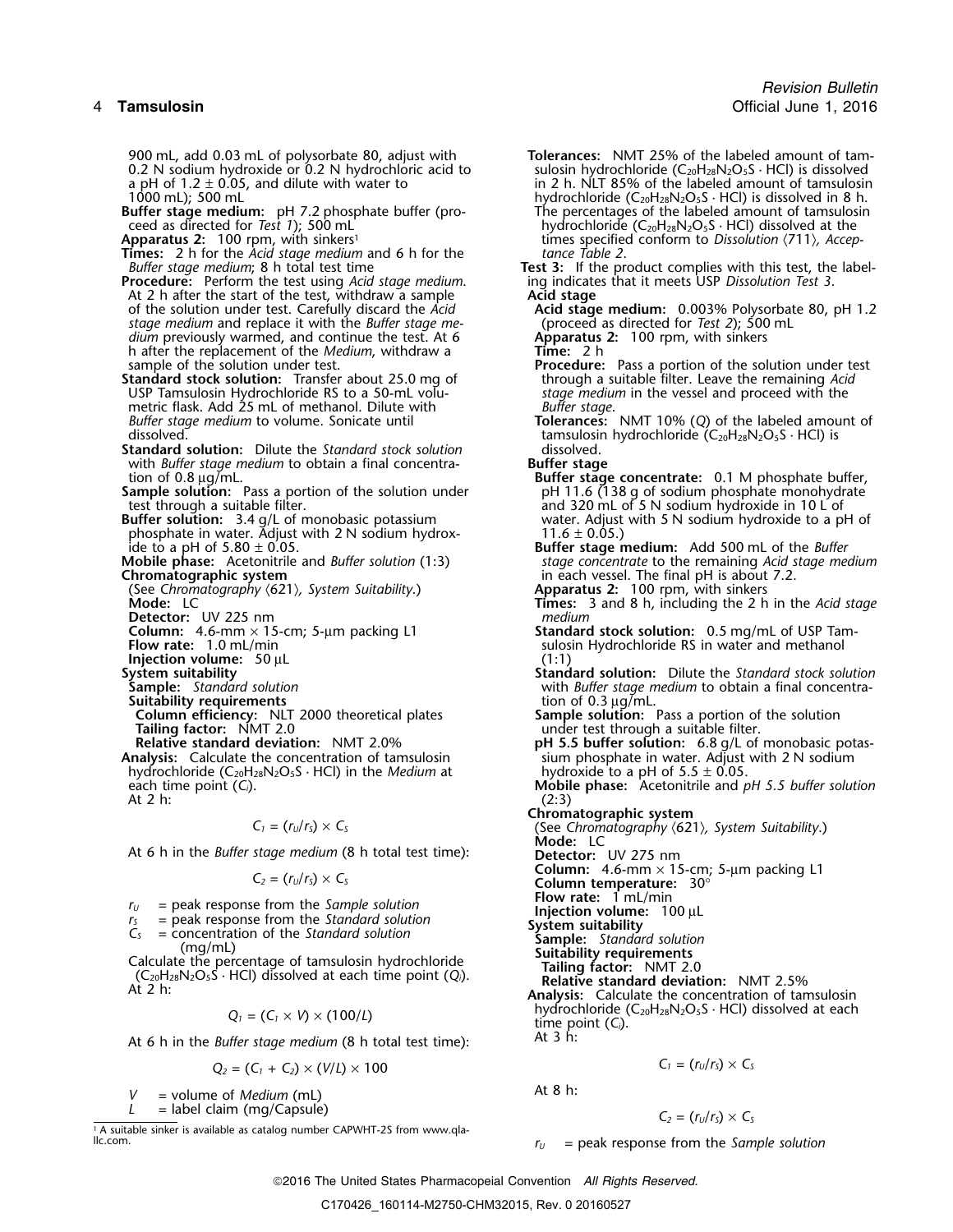- $\tilde{C}_s$  = concentration of the *Standard solution* (mg/mL)
- Calculate the cumulative percentage of tamsulosin (See *Chrom*<br>hydrochloride (C<sub>20</sub>H<sub>28</sub>N<sub>2</sub>O<sub>5</sub>S · HCl) dissolved at each **Mode:** LC hydrochloride (C<sub>20</sub>H<sub>28</sub>N<sub>2</sub>O<sub>5</sub>S · HCl) dissolved at each time point (O<sub>i</sub>):

$$
Q_i = (C_i V_f + \sum_{i=2}^{n-1} C_i V_s + C_n V) \times (100 / L)
$$

- 
- 
- $V_s$  = volume of the sample taken (mL) **Injection volume:**  $C_n$  = concentration of tamsulosin hydrochloride at **200 System suitability** = concentration of tamsulosin hydrochloride at each time point (mg/mL)
- *V* = volume of *Buffer stage medium*, 1000 mL *stage standard solution*
- *L* = label claim (mg/Capsule)<br>**Tolerances:** See Table 2.

| Time<br>(h) | <b>Amount</b><br><b>Dissolved</b><br>(%) |
|-------------|------------------------------------------|
|             | $65 - 85$                                |
|             | NI T                                     |

The percentages of the labeled amount of tamsulosin hydrochloride  $(C_{20}H_{28}N_2O_5S \cdot HCl)$  dissolved at the  $C_1 = (r_U/r_S) \times C_5$ times specified conform to *Dissolution*  $\langle 711 \rangle$ *, Accep-*<br>*tance Table 2*. At 3 h:

- **Test 4:** If the product complies with this test, the label-<br>
ing indicates that it meets USP *Dissolution Test 4*.<br> **Acid stage medium:** 0.003% Polysorbate 80, pH 1.2
- **Acid stage medium:** 0.003% Polysorbate 80, pH 1.2 At 8 h: (proceed as directed for *Test 2*); 500 mL
- **Buffer stage medium:** pH 7.2 phosphate buffer (pro-<br>ceed as directed for *Test 1*); 500 mL

- 
- **Apparatus 2:** 100 rpm<br> **Times:** 2 h for the *Acid stage medium*, and 3 and 8 h<br>
for the *Buffer stage medium* (including the 2 h in the<br> *Acid stage medium*<br> *Acid stage medium*<br> *Acid stage medium*<br> *Acid stage medium*<br> the *Acid stage medium*, replace it with the *Buffer stage medium* previously warmed, and continue the test. At 1 and 6 h after the replacement of the *Medium*, withdraw a sample of the solution under test. Replace the volume of *Medium* withdrawn with the same volume
- volume of Medium withdrawn with the same volume<br>
of Buffer stage medium, previously warmed.<br> **50 mM sodium perchlorate solution:** Dissolve 7.0 g<br>
of monohydrate solution perchlorate in 1 L of water,<br>
and add 5 mL<br> **S1 mM**
- 
- Acid stage standard stock solution: Transfer 20 mg<br>of USP Tamsulosin Hydrochloride RS to a 500-mL volumetric flask, add 25 mL of methanol, and sonicate until dissolved. Dilute with *Acid stage medium* to **Amount** volume. **Time Dissolved**
- 
- Acid stage standard solution: Dilute the *Acid stage*<br>standard stock solution with *Acid stage medium* to ob-<br>tain a final concentration of about 0.08 µg/mL.<br>Buffer stage standard stock solution: Transfer 20 mg<br>of USP Tams
- 

= peak response from the *Standard solution* **Sample solution:** Pass a portion of the solution under = concentration of the *Standard solution* **b** test through a suitable filter. **Chromatographic system**<br>(See Chromatography  $(621)$ , System Suitability.) Detector: UV 230 nm **Columns Guard:** 3-mm × 4-cm; packing L1 **Analytical:** 3.9-mm  $\times$  15-cm; 5-um packing L1 **Column temperature: 35°**<br>**Flow rate:** 1.5 mL/min  $V_1$  = volume of *Acid stage medium*, 500 mL **Flow rate:** 1.5 mL/min  $V_5$  = volume of the sample taken (mL) **Flow Flow rate:** 1.5 mL/min framples: *Acid stage standard solution* and *Buffer* stage standard solution **Column efficiency:** NLT 1600 theoretical plates, *Acid stage standard solution*; NLT 1300, *Buffer stage standard solution* **Table 2 Relative standard deviation:** NMT 3.0%, *Acid* **Amount** *stage standard solution*; NMT 1.5%, *Buffer stage* **Time Dissolved** *standard solution*

**(h) (%) Analysis:** Calculate the concentration of tamsulosin hydrochloride (C<sub>20</sub>H<sub>28</sub>N<sub>2</sub>O<sub>5</sub>S · HCl) dissolved at each  $time$  point  $(C_i)$ .

At 2 h:

$$
C_1 = (r_U/r_S) \times C
$$

$$
C_2 = (r_U/r_S) \times C
$$

$$
C_3 = (r_U/r_S) \times C_5
$$

- 
- 
- 

$$
Q_i = (C_i V_1 + \sum_{i=2}^{n-1} C_i V_s + C_n V) \times (100 / L)
$$

$$
=
$$
 volume of *Acid stage medium*, 500 ml

- 
- 
- 
- 

| Time<br>(h) | <b>Amount</b><br><b>Dissolved</b><br>(%) |
|-------------|------------------------------------------|
|             | $0 - 10$                                 |
|             | $45 - 68$                                |
|             | <b>NIT 80</b>                            |

until dissolved. Dilute with *Buffer* stage medium to<br>
butter stage medium to<br> **Example 19** under the Buffer stage medium butter stage standard solution: Dilute the *Buffer*<br>
specified in the *Buffer* stage conform to Dis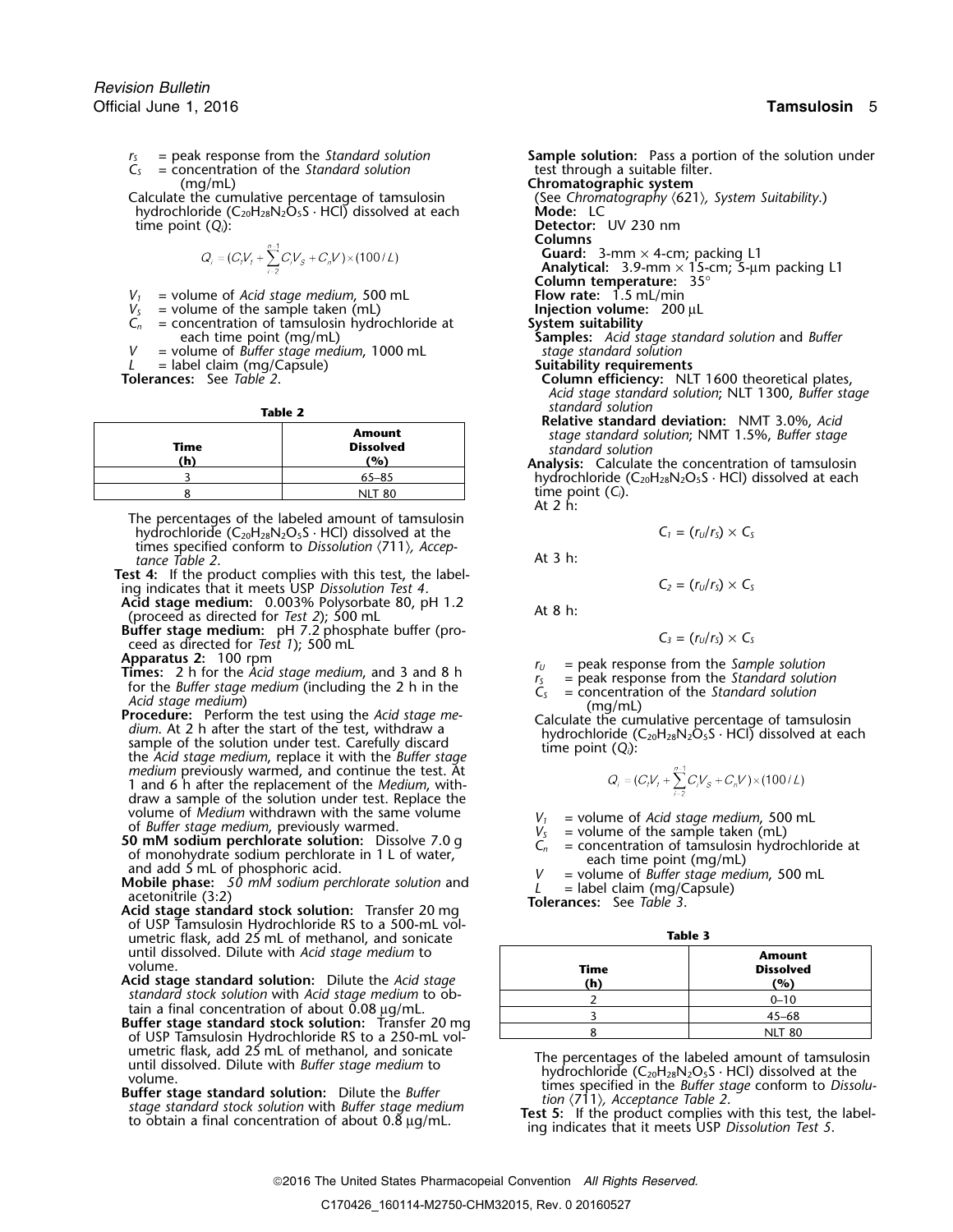Acid stage medium: 0.003% Polysorbate 80, pH 1.2 *L* = label claim (mg/Capsule)<br>(proceed as directed for *Test 2*); 500 mL **Tolerances:** See *Table 4*. (proceed as directed for *Test 2*); 500 mL **Tolerances:** See *Table 4*. **Buffer stage medium:** pH 7.2 phosphate buffer (pro-<br>ceed as directed for *Test 1*); 500 mL ceed as directed for *Test 1*); 500 mL **Table 4 Apparatus 2:** 50 rpm, with sinkers **Times:** 2 h for the *Acid stage medium*, and 3 and 5 h for the *Buffer stage medium* (including the 2 h in the *Acid stage medium* **(h) (%)** ) Buffer solution: Dissolve 1.0 g of octanesulfonic acid sodium salt and 1.4 g of monobasic potassium phosphate in 1 L of water. Adjust with potassium hydrox-<br>ide to a pH of  $6.5 \pm 0.05$ .<br>**Mobile phase:** *Buffer solution* and acetonitrile (3:2) **Mobile phase:** *Buffer solution* and acetonitrile (3:2) The percentages of the labeled amount of tamsulosin **Standard stock solution:** 0.04 mg/mL of USP Tam-<br>sulosin Hydrochloride RS in *Buffer stage medium*<br>**Standard so** with Buffer stage medium to obtain a final concentra-<br>
ing indicates that it meets USP Dissolution Test 6.<br>
Sample solution: Centrifuge a portion of the solution<br>
under test at NMT 3000 rpm for NLT 20 min.<br>
Proceed as dire previously warmed, and continue the test. At 1 and 3 h after the replacement of the *Medium*, withdraw a h after the replacement of the *Medium*, withdraw a **Times:** 2 h for the *Acid stage medium*, and 3 and 8 h of Medium withdrawn with the same volume of Buffer<br>
stage medium)<br>
stage medium, previously warmed.<br> **Chromatographic system**<br>
(See Chromatography (621), System Suitability.)<br>
Mode: LC<br>
Mode: LC<br>
Allex tage medium, replace betector: UV 225 nm<br>
Column: 3.9-mm × 7.5-cm; 5-µm packing L7<br>
Column temperature: 30°<br>
Flow rate: 1.5 mL/min<br>
Flow rate: 1.5 mL/min<br>
Flow rate: 1.5 mL/min **System suitability**<br>
System suitability<br>
System suitability<br>
Sample: Standard solution<br>
Suitability requirements<br>
Suitability requirements<br>
Suitability requirements<br>
Relative standard deviation: NMT 4.0%<br>
Relative standa **Analysis:** Calculate the concentration of tamsulosin by **Mobile phase:** *Buffer solution* and acetonitrile (7:3) hydrochloride (C<sub>20</sub>H<sub>28</sub>N<sub>2</sub>O<sub>5</sub>S · HCl) dissolved at each standard stock solution: 0.5 mg/mL of USP Tamti  $C_1 = (r_0/r_s) \times C_s$  concentration of 0.8  $\mu$ g/mL. **Buffer stage standard solution:** Dilute the *Standard*<br>*stock solution* with *Buffer stage medium* to obtain a<br>final concentration of 0.8 µg/mL.  $f(z) = (r_0/r_s) \times C_s$  **Sample solution:** Pass a portion of the solution under test through a suitable filter of 0.45-µm pore size. At 5 h: **Chromatographic system**  $r_U$  = peak response from the *Sample solution* **Detector:** UV 225 nm  $r_S$  = peak response from the *Standard solution* **Column:** 4.6-mm  $\times$  15 *r*<sub>*s*</sub> = peak response from the *Standard solution*<br>*I*<sub>S</sub> = peak response from the *Standard solution*<br>*C*<sub>s</sub> = concentration of the *Standard solution* **Column temperature:** 40°  $=$  concentration of the *Standard solution* (mg/mL) **Flow rate:** 1.5 mL/min Calculate the cumulative percentage of tamsulosin **Injection volume**<br>**Invertion function of the set of the set of the system suitability** hydrochloride (C<sub>20</sub>H<sub>28</sub>N<sub>2</sub>O<sub>5</sub>S</sub> · HCl) dissolved at each **System suitability**<br>
time point (Q<sub>i</sub>):<br>  $Q_i = (C_i V_i + \sum_{i=2}^{n-1} C_i V_s + C_n V) \times (100/L)$ <br>  $Q_i = (C_i V_i + \sum_{i=2}^{n-1} C_i V_s + C_n V) \times (100/L)$ <br> **Samples:** *Acid stage standard so*  $V_1$  = volume of *Acid stage medium*, 500 mL **Relative standard deviation:** NMT 2.0%<br> $V_5$  = volume of the sample taken (mL) **Analysis:** Calculate the concentration of tan  $V_s$  = volume of the sample taken (mL)<br>  $C_n$  = concentration of tamsulosin hydrochloride at hydrochloride ( $C_{20}H_{28}N_2O_sS \cdot HCl$ ) dissolved at each each time point (*mg/mL*). *V* = volume of *Buffer stage medium*, 500 mL

| --------    |                                          |
|-------------|------------------------------------------|
| Time<br>(h) | <b>Amount</b><br><b>Dissolved</b><br>(%) |
|             | $15 - 35$                                |
|             | $60 - 80$                                |
|             | <b>NLT 80</b>                            |

- 
- 
- 
- 
- 
- 
- 
- *stock solution* with *Acid stage medium* to obtain a final
- 

(See *Chromatography* 〈621〉*, System Suitability*.) *<sup>C</sup><sup>3</sup>* = (*<sup>r</sup>U*/*<sup>r</sup>S*) <sup>×</sup> *<sup>C</sup><sup>S</sup>* **Mode:** LC

- 
- **Suitability requirements**

**Column efficiency:** NLT 7000 theoretical plates **Tailing factor:** NMT 2.0

*hydrochloride* (C<sub>20</sub>H<sub>28</sub>N<sub>2</sub>O<sub>5</sub>S · HCl) dissolved at each *time point* (C<sub>i</sub>).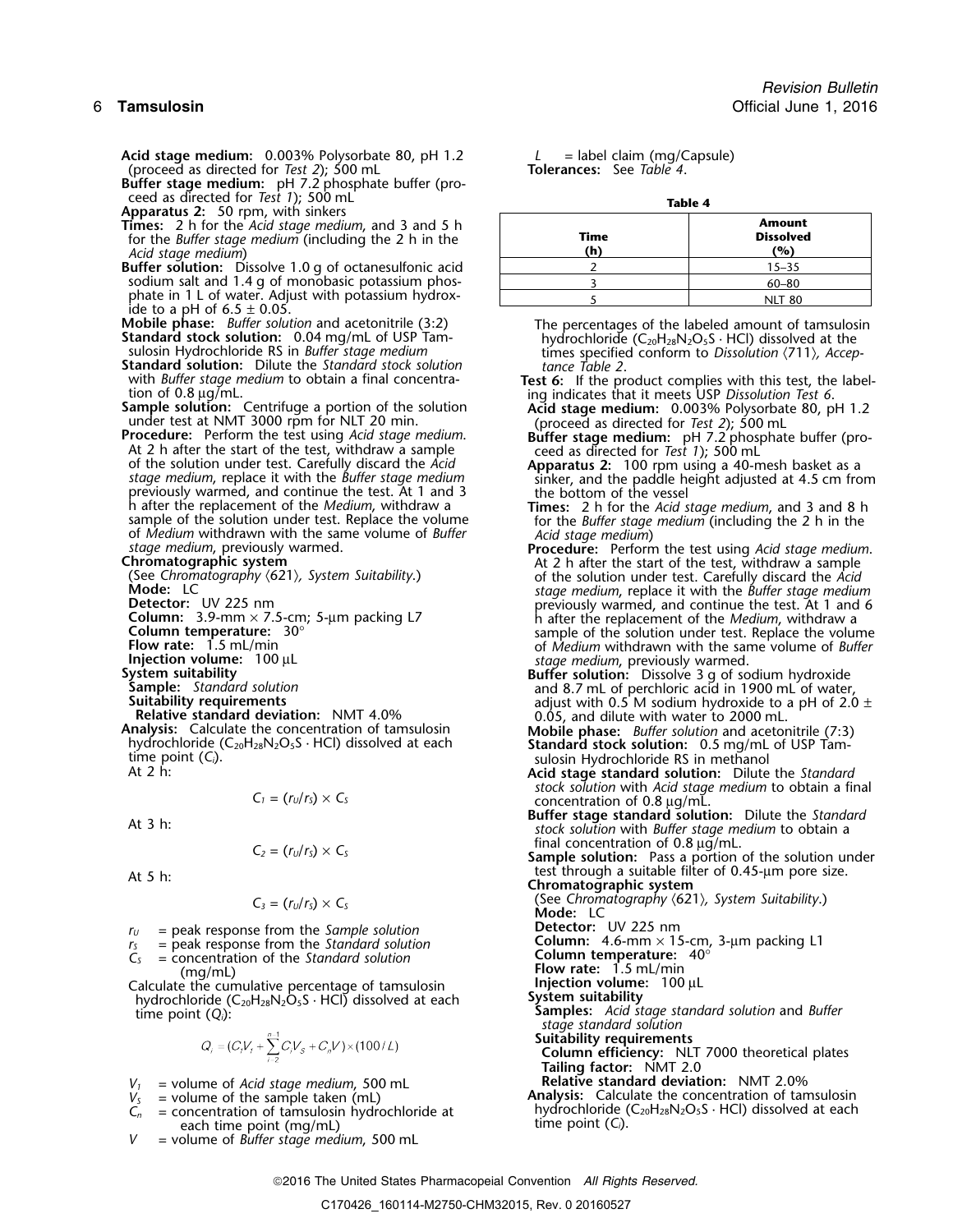$$
C_1=(r_U/r_S)\times C
$$

$$
C_2 = (r_U/r_S) \times C_S
$$

$$
C_3 = (r_U/r_S) \times C_S
$$

- *<sup>r</sup><sup>U</sup>* = peak response from the *Sample solution*
- = peak response from the *Standard solution*<br>= concentration of the *Standard solution*

 $C_5$  = concentration of the Standard solution<br>(mg/mL)<br>Calculate the cumulative percentage of tamsulosin<br>hydrochloride (C<sub>20</sub>H<sub>28</sub>N<sub>2</sub>O<sub>5</sub>S · HCl) dissolved at each time point  $(Q_i)$ :

$$
Q_i = (C_i V_1 + \sum_{i=2}^{n-1} C_i V_s + C_n V) \times (100 / L)
$$

- 
- 
- $V_s$  = volume of the sample taken (mL)<br> $C_n$  = concentration of tamsulosin hydro = concentration of tamsulosin hydrochloride at each time point (mg/mL)
- *V* = volume of *Buffer stage medium*, 500 mL **Column temperature:**<br> *L* = label claim (mg/Capsule) **Column is a** Flow rate: 1.5 mL/min *L* = label claim (mg/Capsule)<br>**Tolerances:** See Table 5.
- 

| Time<br>(h) | <b>Amount</b><br><b>Dissolved</b><br>(%) |
|-------------|------------------------------------------|
|             | $0 - 20$                                 |
|             | $47 - 68$                                |
|             | <b>NLT 80</b>                            |

The percentages of the labeled amount of tamsulosin hydrochloride  $(C_{20}H_{28}N_2O_5S \cdot HCl)$  dissolved at the times specified conform to *Dissolution*  $\langle 711 \rangle$ *, Acceptance Table 2*.

**Test 7:** If the product complies with this test, the label-<br>ing indicates that it meets USP *Dissolution Test 7*.<br>**Acid stage medium:** 0.003% Polysorbate 80, in simu-

**Acid stage medium:** 0.003% Polysorbate 80, in simu-<br>lated gastric fluid without enzyme (pH 1.2) (prepare a solution containing 3.00 g of polysorbate 80 in  $C_3 = (r_U/r_S) \times C_S$ <br>200 mL of water, and dilute 2 mL of this solution to 1 L with simulated gastric fluid without enzyme);<br>
500 mL<br> **SUPERENT AND FORM SUPE ASSESS** = peak response from the *Standard solution*<br> **SUPERENT STAND FORM SUPERENT ASSESS** = concentration of the *Standard solution*<br>  $C$ 

**Buffer stage medium:** pH 7.2 phosphate buffer (proceed as directed for *Test 1*); 500 mL, deaerated

- ceed as directed for *Test 1*); 500 mL, deaerated (mg/mL)<br> **Apparatus 2:** 100 rpm, with wire helix sinkers<br> **Calculate the cumulative percentage of tamsulosin**<br> **Times:** 2 h in the *Acid stage medium* (including the 2 h i
- **Standard stock solution:** 1 mg/mL of USP Tamsulosin Hydrochloride RS in alcohol
- **Acid stage standard solution:** Dilute the *Standard*
- stock solution with Acid stage medium to obtain a final<br>concentration of about 0.2  $\mu$ g/mL.<br>Buffer stage standard solution: Dilute the *Standard*<br>stock solution with Buffer stage medium to obtain a<br>final concentration of
- 
- **Procedure:** Perform the test using *Acid stage medium*. At 2 h after the start of the test, withdraw a sample of the solution under test. Carefully discard the *Acid*

At 2 h: *stage medium*, replace it with the *Buffer stage medium* previously warmed, and continue the test. At 2 and  $\overline{S}$  and  $\overline{S}$  and  $\overline{S}$  and  $\overline{S}$  and  $\overline{S}$  10 h after the replacement of the *Medium*, withdraw a sample of the solution under test. Replace the vol-<br>At 3 h: ume of *Medium* withdrawn with the same volume of *Buffer stage medium, previously warmed.* **Mobile phase A:** 2.76 g/L of monobasic sodium

At 8 h:<br>At 8 h:<br> $C = (r_1/r_1) \times C_2$  and At 8 here acid to a pH of 2.5 ± 0.05.<br>**Mobile phase B:** Acetonitrile **Mobile phase B:** Acetonitrile *<sup>C</sup><sup>3</sup>* = (*<sup>r</sup>U*/*<sup>r</sup>S*) <sup>×</sup> *<sup>C</sup><sup>S</sup>* **Gradient program:** See *Table 6*.

| Table |  |
|-------|--|
|-------|--|

| Time<br>(min) | <b>Mobile phase A</b><br>$\mathcal{P}_{\mathbf{O}}$ | <b>Mobile phase B</b><br>(%) |
|---------------|-----------------------------------------------------|------------------------------|
|               | 86                                                  |                              |
|               | 86                                                  |                              |
|               |                                                     |                              |
|               |                                                     |                              |

**Chromatographic system**  $V_1$  = volume of *Acid stage medium*, 500 mL (See *Chromatography*  $\langle 621 \rangle$ *, System Suitability.*)<br>  $V_5$  = volume of the sample taken (mL) **Mode:** LC Detector: UV 225 nm<br>Column: 2-mm × 5-cm; packing L1<br>Column temperature: 30° **Injection volume:** 100 µL **System suitability Examples:** *Acid stage standard solution* and *Buffer*<br> **Amount Amount Suitability requirements Tailing factor:** NMT 1.5 **(h) (%) Relative standard deviation:** NMT 2.0% Analysis: Calculate the concentration of tamsulosin hydrochloride  $(C_{20}H_{28}N_2O_5S \cdot HCl)$  dissolved at each

time point  $(C_i)$ .<br>At 2 h:

$$
C_1 = (r_U/r_S) \times C_S
$$

$$
C_2 = (r_U/r_S) \times C_S
$$

$$
C_3 = (r_U/r_S) \times C_5
$$

- 
- 

$$
Q_i = (C_i V_f + \sum_{i=2}^{n-1} C_i V_s + C_n V) \times (100 / L)
$$

- 
- 
- 
-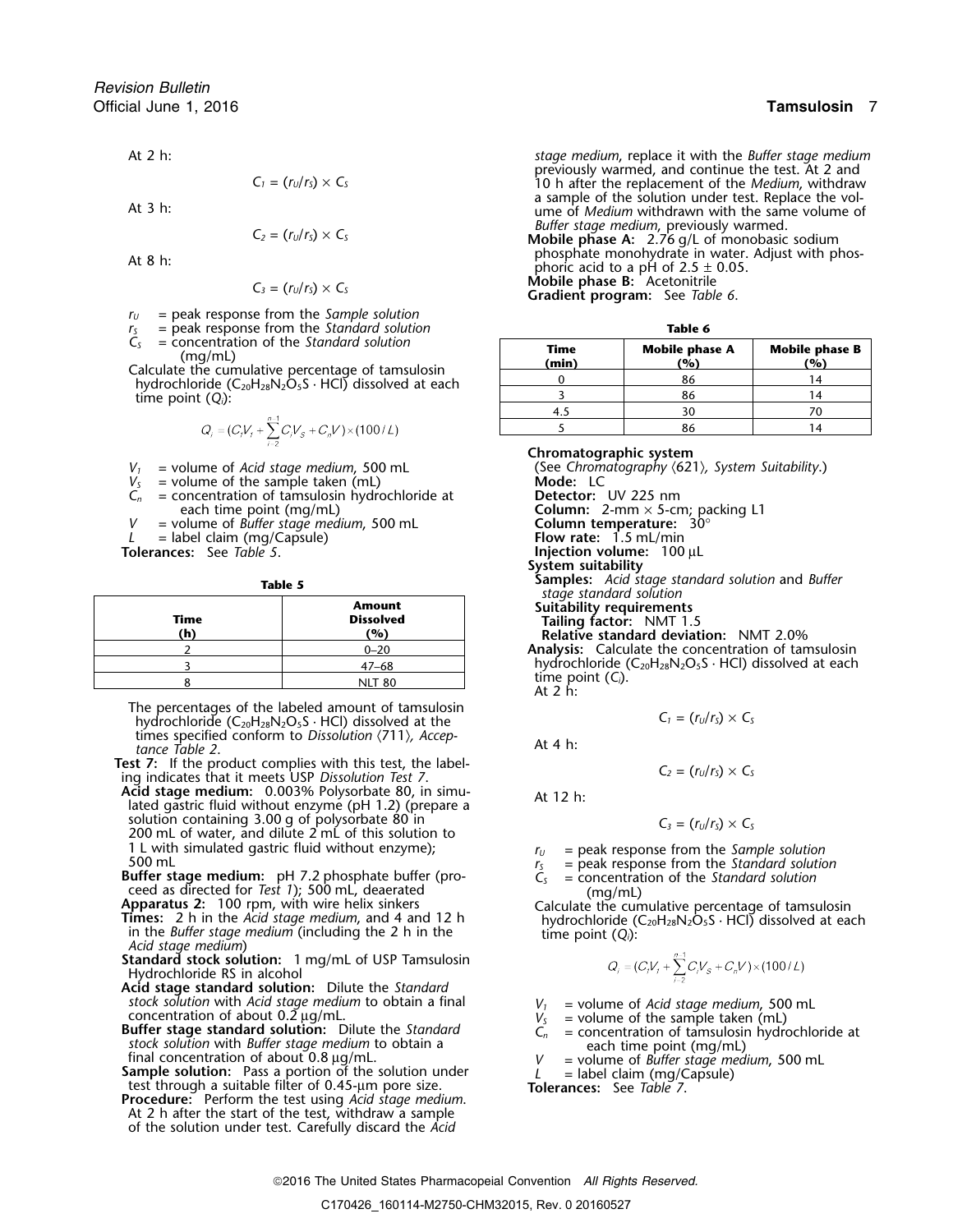| labi<br>æ |  |
|-----------|--|
|           |  |

| Time<br>(h) | Amount<br><b>Dissolved</b><br>(%) | $C_3 = (r_U/r_S) \times C_S$<br>$=$ peak response from the San<br>$r_{\rm H}$ |
|-------------|-----------------------------------|-------------------------------------------------------------------------------|
|             | $5 - 25$                          | = peak response from the Star                                                 |
|             | 46–66                             | = concentration of the Standa                                                 |
|             | <b>NLT 80</b>                     | (mq/mL)                                                                       |

The percentages of the labeled amount of tamsulosin hydrochloride ( $C_{20}H_{28}N_2O_5S \cdot HCl$ ) dissolved at each hydrochloride  $(C_{20}H_{28}N_2O_5S \cdot HCl)$  dissolved at the time point  $(Q_i)$ : times specified conform to *Dissolution* 〈711〉*, Acceptance Table 2*.

**Test 8:** If the product complies with this test, the labeling indicates that it meets USP *Dissolution Test 8*.

**Acid stage medium:** 0.003% Polysorbate 80, pH 1.2 *V<sup>1</sup>* = volume of *Acid stage medium*, 500 mL (proceed as directed for *Test 2*); 500 mL *V<sup>S</sup>* = volume of the sample taken (mL)

**Buffer stage medium:** pH 7.2 phosphate buffer (pro- *C<sup>n</sup>* = concentration of tamsulosin hydrochloride at ceed as directed for *Test 1*); 500 mL<br> **Apparatus 2:** 100 rpm, with sinkers  $V =$  volume of *Buffer stage med* 

**Times:** 2 h in the *Acid stage medium*, and 3 and 8 h  $L =$  label claim (mg/C<br>in the *Buffer stage medium* (including the 2 h in the **Tolerances:** See Table 8. in the *Buffer stage medium* (including the 2 h in the *Acid stage medium*)

**Standard stock solution:** 0.4 mg/mL of USP Tam-<br>sulosin Hydrochloride RS in methanol<br>

Acid stage standard solution: Dilute the Standard **stock solution with** *Acid* **stage medium to obtain a final** concentration of 0.8 <sup>µ</sup>g/mL. **(h) (%)**

**Buffer stage standard solution:** Dilute the Standard *stock solution* with *Buffer stage medium* to obtain a final concentration of 0.8  $\mu$ g/mL.

**Procedure:** Perform the test using *Acid stage medium*. At 2 h after the start of the test, withdraw a sample At 2 h after the start of the test, withdraw a sample<br>of the solution under test. Carefully discard the Acid<br>stage medium, replace it with the Buffer stage medium<br>previously warmed, and continue the test. At 1 and 6 times previously warmed, and continue the test. At 1 and 6<br>h after the replacement of the *Medium*, withdraw a h after the replacement of the *Medium*, withdraw a<br>sample of the solution under test. Replace the volume ing indicates that it meets USP Dissolution Test 9.

- 
- 

$$
C_1 = (r_U/r_S) \times C_S
$$

At 
$$
3 \, \text{h}
$$
:

$$
C_2 = (r_U/r_S) \times C_S
$$

**Table 7** At 8 h:

$$
C_3 = (r_U/r_S) \times C_5
$$

 $\begin{array}{ll} r_U & = \text{peak response from the Sample solution} \\ r_S & = \text{peak response from the Standard solution} \\ C_S & = \text{concentration of the Standard solution} \end{array}$ 

 $=$  concentration of the *Standard solution*  $(mq/mL)$ 

Calculate the cumulative percentage of tamsulosin

$$
Q_i = (C_i V_j + \sum_{i=2}^{n-1} C_i V_s + C_n V) \times (100 / L)
$$

= volume of *Buffer stage medium*, 500 mL<br>= label claim (mg/Capsule)

| Time<br>(h) | <b>Amount</b><br><b>Dissolved</b><br>(%) |  |
|-------------|------------------------------------------|--|
|             | $0 - 10$                                 |  |
|             | $50 - 70$                                |  |
|             | 80                                       |  |

- of *Medium* withdrawn with the same volume of *Buffer*<br>
Sample solution: Pass a portion of the solution under<br>
Sample solution: Pass a portion of the solution under<br>
Buffer stage medium: ph 7.2 phosphate buffer (pro-<br>
test
	-
- ethylamine. Adjust with phosphoric acid to a pH of<br>
6.5. Dilute with water to 1000 mL.<br>
Mobile phase: Buffer solution and Acetonitrile (7:3)<br>
Mobile phase: Buffer solution and Acetonitrile (7:3)<br>
(See Chromatography (621),

- **Mode:** LC<br>**Detector:** UV 225 nm<br>**Detector:** UV 225 nm
- **Column:** 4.6-mm × 15-cm; 5-µm packing L1 **Buffer stage standard solution:** Dilute the *Standard* **Column temperature:** 30° **Column temperature:**  $30^{\circ}$  **stock solution** with *Buffer stage medium* to obtain a **Flow rate:** 1.0 mL/min **a independing** final concentration of 0.8 µg/mL.
	-
- **Sample solution:** Pass a portion of the solution under<br>
System suitability<br>
Sample: Buffer stage standard solution<br>
Sample: Buffer stage standard solution<br>
Sample: Buffer stage standard solution<br>
Sample solution: Pass a **Relative standard deviation:** NMT 2.0% previously warmed, and continue the test. At 1 and 6<br> **Analysis:** Calculate the concentration of tamsulosin<br>
hydrochloride (C<sub>20</sub>H<sub>28</sub>N<sub>2</sub>O<sub>5</sub>S · HCl) dissolved at each<br>
time point
	- stage medium, previously warmed.<br>**Buffer:** 3.45 g/L of monobasic ammonium phosphate in water. Adjust with triethylamine to a pH of 6.5  $\pm$  0.05.
	- Mobile phase: *Buffer* and Acetonitrile (3:2). Add 1 g  $o$ *f* sodium 1-pentanesulfonate per L of the mixture.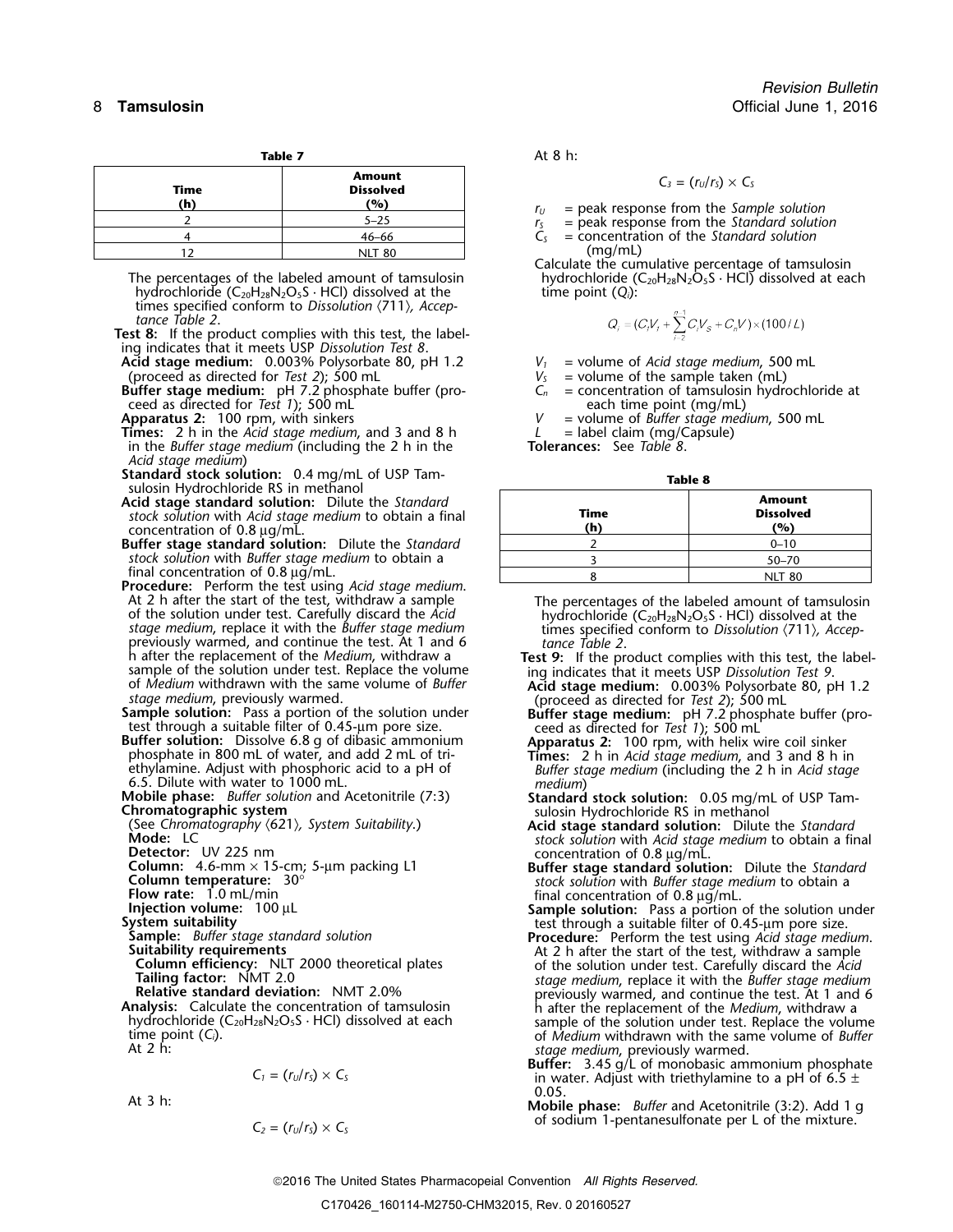*Revision Bulletin* Official June 1, 2016 **Tamsulosin** 9

**Mode:** LC **C** phosphoric acid to a pH of 7.2); 500 mL<br>**Detector:** UV 225 nm **phosphoric acid to a pH** of 7.2); 500 mL **Detector:** UV 225 nm **Apparatus 2:** 100 rpm, with a suitable sinker **Column:** 4.6-mm × 25-cm; 5-µm packing L7<br>**Flow rate:** 1.0 mL/min

**Column efficiency:** NLT 3000 theoretical plates h after replacement of the *Medium*), withdraw

**Analysis:** Calculate the concentration of tamsulosin tinue the test. At 8 h after the start of the test (6 hydrochloride (C<sub>20</sub>H<sub>28</sub>N<sub>2</sub>O<sub>5</sub>S · HCl) dissolved at each after the replacement of the *Medium*), withdraw hydrochloride (C<sub>20</sub>H<sub>28</sub>N<sub>2</sub>O<sub>5</sub>S · HCl) dissolved at each time point (*C<sub>i</sub>*). The solution under test.<br>At 2 h: 10.0 mL of the solution under test.<br>**10.0 mL** of the solution: Prepare a

$$
C_1 = (r_U/r_S) \times C_S
$$

$$
C_2 = (r_U/r_S) \times C_S
$$

$$
C_3 = (r_U/r_S) \times C_S
$$

- 
- 
- Calculate the cumulative percentage of tamsulosin **Samples:** *Acid stage standard solution* and *Buffer stage standard solution* hydrochloride (C20H28N2O5<sup>S</sup> · HCl) dissolved at each **Suitability requirements** time point (*Qi*): **Relative standard deviation:** NMT 2.0%

$$
Q_i = (C_i V_f + \sum_{i=2}^{n-1} C_i V_s + C_n V) \times (100/L)
$$

- 
- *V*<sub>*I*</sub> = volume of *Acid stage medium*, 500 mL<br>*V*<sub>*S*</sub> = volume of the sample taken (mL)<br>*C*<sub>*n*</sub> = concentration of tamsulosin hydrochloride at
- 
- 

|      | Amount                  | dissolved at each time point $(i)$ :                                                          |
|------|-------------------------|-----------------------------------------------------------------------------------------------|
| Time | <b>Dissolved</b><br>(%) | Result <sub>1</sub> = $C_1 \times V_1 \times (1/L) \times 100$                                |
|      | $0 - 20$                |                                                                                               |
|      | $45 - 65$               | Result <sub>2</sub> = [( $C_1 \times V_1$ ) + ( $C_2 \times V$ )] $\times$ (1/L) $\times$ 100 |
|      | <b>NLT 80</b>           |                                                                                               |

The percentages of the labeled amount of tamsulosin hydrochloride  $(C_{20}H_{28}N_2O_5S \cdot HCl)$  dissolved at the times specified conform to *Dissolution*  $\langle 711 \rangle$ *, Accep-*<br>*C<sub>i</sub>* = concentration of tamsulosin hydrochloride in *the Table 2*.<br>**Act 10**: If the product complies with this test the **the** *SC* in the portion of sample w

**Example in the product complies with this test, the set of the set of the set of the set of the set of the set of the set of the set of the set of the set of the set of the set of the set of the set of the set of the set** water. To 500 mL of this solution add 1 mL of poly-<br>water. To 500 mL of this solution add 1 mL of poly-<br>sorbate 80 aqueous solution (3 g in 200 mL of water)  $V_s$  = volume of the *Sample solution* withdrawn and just before the test; 500 mL.<br>
just before the test; 500 mL.<br> **Buffer stage medium:** pH 7.2 phosphate buffer (dis-<br> **Tolerances:** See Table 10.

solve 68 g of monobasic potassium phosphate and

**Chromatographic system**<br>(See Chromatography (621), System Suitability.) **13.8** g of sodium hydroxide in 10 L of water, and ad-<br>just with dilute sodium hydroxide solution or dilute (See *Chromatography* 〈621〉*, System Suitability*.) just with dilute sodium hydroxide solution or dilute

- **Flow rate:** 1.0 mL/min **Procedure:** Perform the test using *Acid stage medium*. **Injection volume:** 100 µL **At 2 h after the start of the test, withdraw 10.0 mL of System suitability and the solution under test. Drain the** *Acid stage medium* **System suitability** the solution under test. Drain the *Acid stage medium* **Samples:** *Acid stage standard solution* or *Buffer stage* immediately using a 60-mesh stainless wire screen.<br>Standard solution and solution or *Buffer* stage and a Add the *Buffer stage medium* previously warmed, an *standard solution*<br>**Suitability requirements**<br>Continue the test. At 3 h after the start of the test (1 continue the test. At 3 h after the start of the test (1<br>h after replacement of the *Medium*), withdraw **Tailing factor:** NMT 2.0 10.0 mL of the solution under test, replace the same **Relative standard deviation:** NMT 2.0% volume with warmed *Buffer stage medium*, and con-<br> **nalysis:** Calculate the concentration of tamsulosin tinue the test. At 8 h after the start of the test (6 h
	- Standard stock solution: Prepare a solution containing 0.5 mg/mL of USP Tamsulosin Hydrochloride RS in acetonitrile and water (3:7).
- **Acid stage standard solution:** Dilute the *Standard* At 3 h:<br>At 3 h:<br>*stock solution* with *Acid stage medium* to obtain a final<br>concentration of about 0.8 µg/mL.
- Buffer stage standard solution: Dilute the *Standard* stock solution with *Buffer stage medium* to obtain a At 8 h: **At 8 h: a** At 8 h: **contration** a At 8 h: **final concentration** of about 0.8 μg/mL.
	- **Sample solution:** Pass a portion of the solution under test through a suitable glass fiber filter, discarding the first 5 mL of the filtrate.
- $r_5$  = peak response from the *Sample solution*<br>  $r_5$  = peak response from the appropriate *Standard*<br>
solution<br>  $r_5$  = concentration of the appropriate *Standard*<br>  $r_5$  = concentration of the appropriate *Standard*<br>
	- -
		-
		-
	- **Analysis:** Calculate the concentration (*Ci*) of tamsulosin hydrochloride (C $_{20}$ H $_{28}$ N $_{2}$ O $_{5}$ S  $\cdot$  HCl) in the sample withdrawn from the vessel at each time point (*i*):

$$
Result_i = (r_U/r_S) \times C_S
$$

- 
- $C_n$  = concentration of tamsulosin hydrochloride at each time point (mg/mL)<br>  $V$  = volume of *Buffer stage medium*, 500 mL  $L$  = label claim (mg/Capsule)<br>
Tolerances: See Table 9.<br>
Tolerances: See Table 9.<br>
Tolerances: Se
	-

Calculate the percentage of the labeled amount of **Table 9** tamsulosin hydrochloride (C<sub>20</sub>H<sub>28</sub>N<sub>2</sub>O<sub>5</sub>S · HCl) dissolved at each time point (*i*): **Amount**

Result<sub>2</sub> = 
$$
[(C_1 \times V_1) + (C_2 \times V)] \times (1/L) \times 100
$$

$$
Result_3 = \left[ (C_1 \times V_1) + (C_3 \times V) + (C_2 \times V_3) \right] \times (1/L) \times 100
$$

- Test 10: If the product complies with this test the sample with the portion of sample withdrawn at the
	-
	-
	-
	-